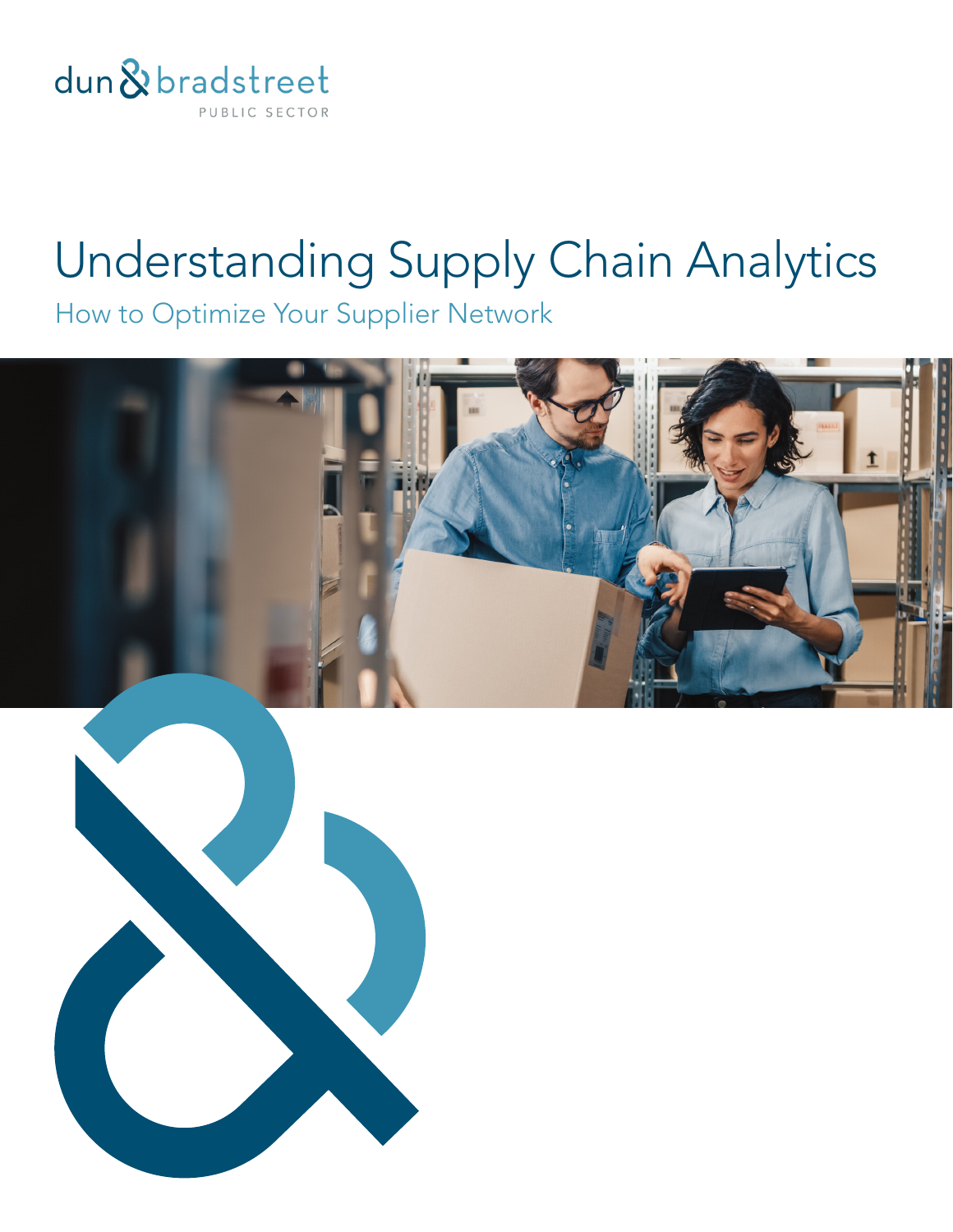

Supply chain analytics rely on data and algorithms to help government agencies manage risk, save money, and make the entire procurement process more efficient. Supply chain data can be analyzed through different lenses, depending on the desired insights. Many agencies use some form of supply chain analytics; this primer will help you understand the implications of incorporating supply chain analytics into your operations.



## HOW CAN SUPPLY CHAIN ANALYTICS HELP?

Supply chain analytics help agencies build reliable and efficient procurement networks at the lowest cost. Such efficiencies can be discovered through the increased transparency that comes with pairing reliable data with powerful algorithms. Agencies that keep inventory on hand should seriously consider adopting supply chain analytics in order to realize savings and minimize risks.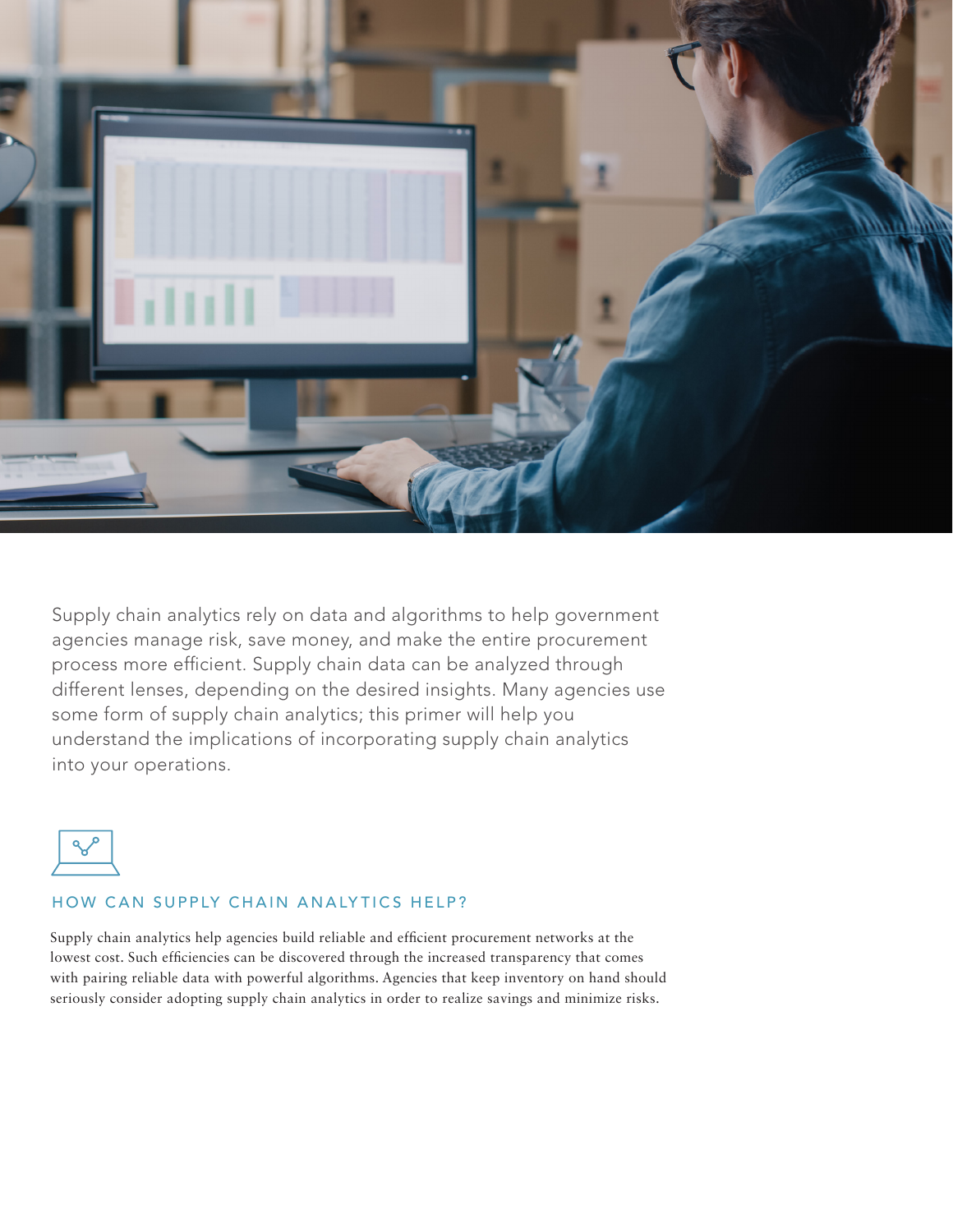## SUPPLY CHAIN ANALYTICS USE-CASES

Seemingly minor changes to the supply chain can have effects down the line, resulting in positive or negative outcomes. Rather than being reactive, supply chain analytics bring another element of planning to the procurement process.

The following list covers some of the major functions of supply chain analytics:

1. Supplier risk management considers company financial data, business credit scores and ratings, corporate family trees, and more to uncover potential supply chain vulnerabilities.

Business data is often fragmented; supplier risk management tools assemble it in one place. This might include information on outstanding debts, current liens, or connections to troubled parent companies. Visibility into these risks can help agencies anticipate trouble before supply chain interruptions occur. Products such as D&B Supplier Risk Manager™ allow agencies to evaluate new partners or monitor vendors for signs of trouble.

2. Inventory management and demand forecasting brings supply and demand into perfect alignment, reducing the overhead costs that come with stocking extraneous items.

Real-time sales figures from an ecommerce storefront can help agencies understand seasonal trends. The availability of machine components is used to estimate when replacement parts should be ordered to keep an assembly line moving along. Analytics programs run these inputs through advanced algorithms in order to help companies plan for the ebb-and-flow in both supply and demand.

3. 3. Cost modeling helps suppliers realize savings on their own procurement expenses and understand how price volatility may affect them.

The cost of raw materials, transportation, and storage are among the factors that influence product prices. Commodity prices can be volatile, so buyers also need to understand when to buy and under what terms. Cost modeling can also flag when upstream vendors may be charging too much for their services, and help buyers understand the savings that could be realized by going with another supplier.

## HOW TO CHOOSE A SUPPLY CHAIN ANALYTICS PLATFORM

Supply chain analytics software is a relatively new concept, and the market is crowded with potential providers. Agencies should consider the following before adopting a tool:

• DATA RELIABILITY: Biographical and financial information on companies should be sourced from reliable providers. Government records, business information databases, and business credit bureaus are often used to compile important details. You'll want to be sure that your analytics provider is using reputable sources, as these inputs will inform procurement decisions.

USER INTERFACE: Collecting reliable data is one part of supply chain analytics; understanding its implications is equally important. Visualizations can be helpful in quickly conveying information to decision makers. Ease-of-use is also important. How much training will be necessary before the procurement team is proficient in the new software? Does your provider offer this as a service?

• COST: Agencies need to choose a supply chain analytics provider that delivers a strong ROI. The size of a company will often determine its needs. Keep your costs in line with the scale of the procurement network. The adage, "You get what you pay for," applies here. You might cut costs by going with a cheaper platform, but you might lose money if the data the platform runs on isn't reliable.



Deploying a supply chain analytics platform helps agencies optimize procurement networks by identifying reliable vendors and planning for changes in demand and price. It's an essential part of running at peak efficiency.